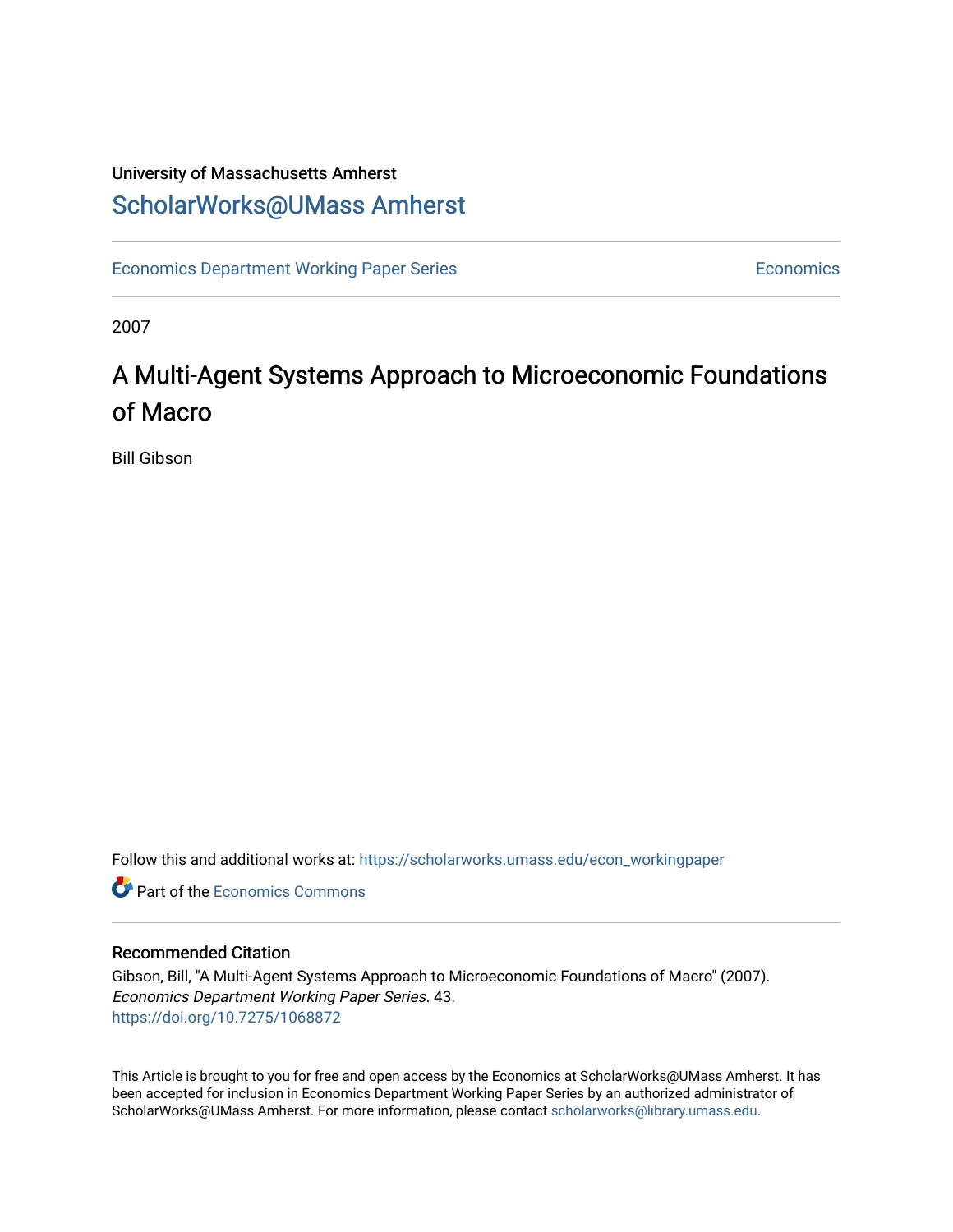# **DEPARTMENT OF ECONOMICS**

# **Working Paper**

**Social choice and information: a note on the calculus of mappings from utility spaces** 

by

Alex Coram

Working Paper 2008-04 (replaces wp 2006-09)



# **UNIVERSITY OF MASSACHUSETTS AMHERST**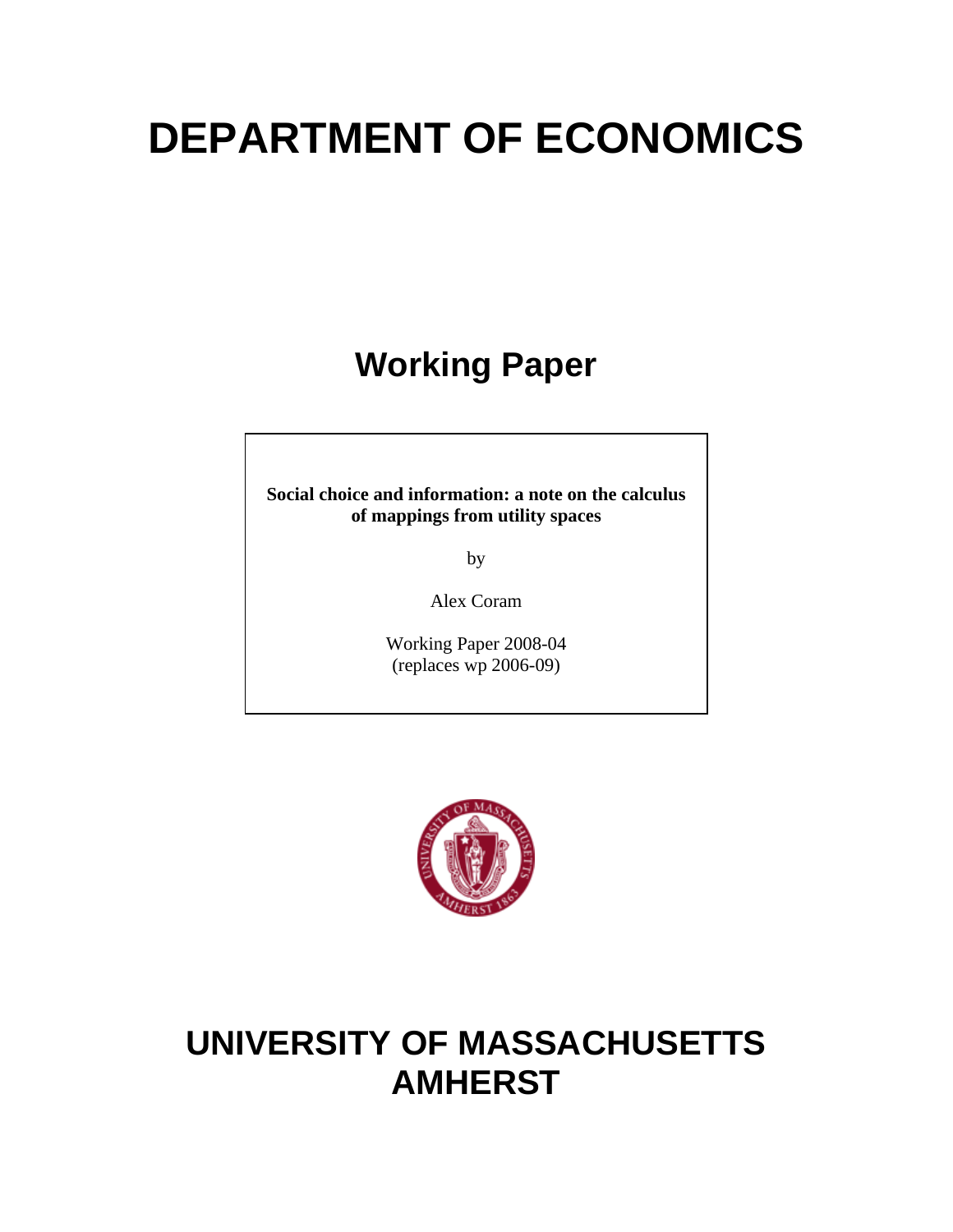### Social choice and information: a note on the calculus of mappings from utility spaces.

#### Abstract

Social choice is studied in this paper as a mapping from information on utilities over states of the world to an ordering of those states of the world. The idea of using this type of information originates in the work of Sen and Roberts. This paper differs in that it uses theorems from analysis to derive its results in a straightforward manner. It also gives information on the way in which all states of the world, on any path through the set of states of the world, must be ordered.

Key words: social choice theory, information, analysis.

JEL classification: D60, D71.

Alex Coram. Professor of Political Economy, Aberdeen Business School, Robert Gordon University. Scotland AB10 7QE. e-mail: a.b.t.coram@rgu.ac.uk Professor Political Science, University of Western Australia.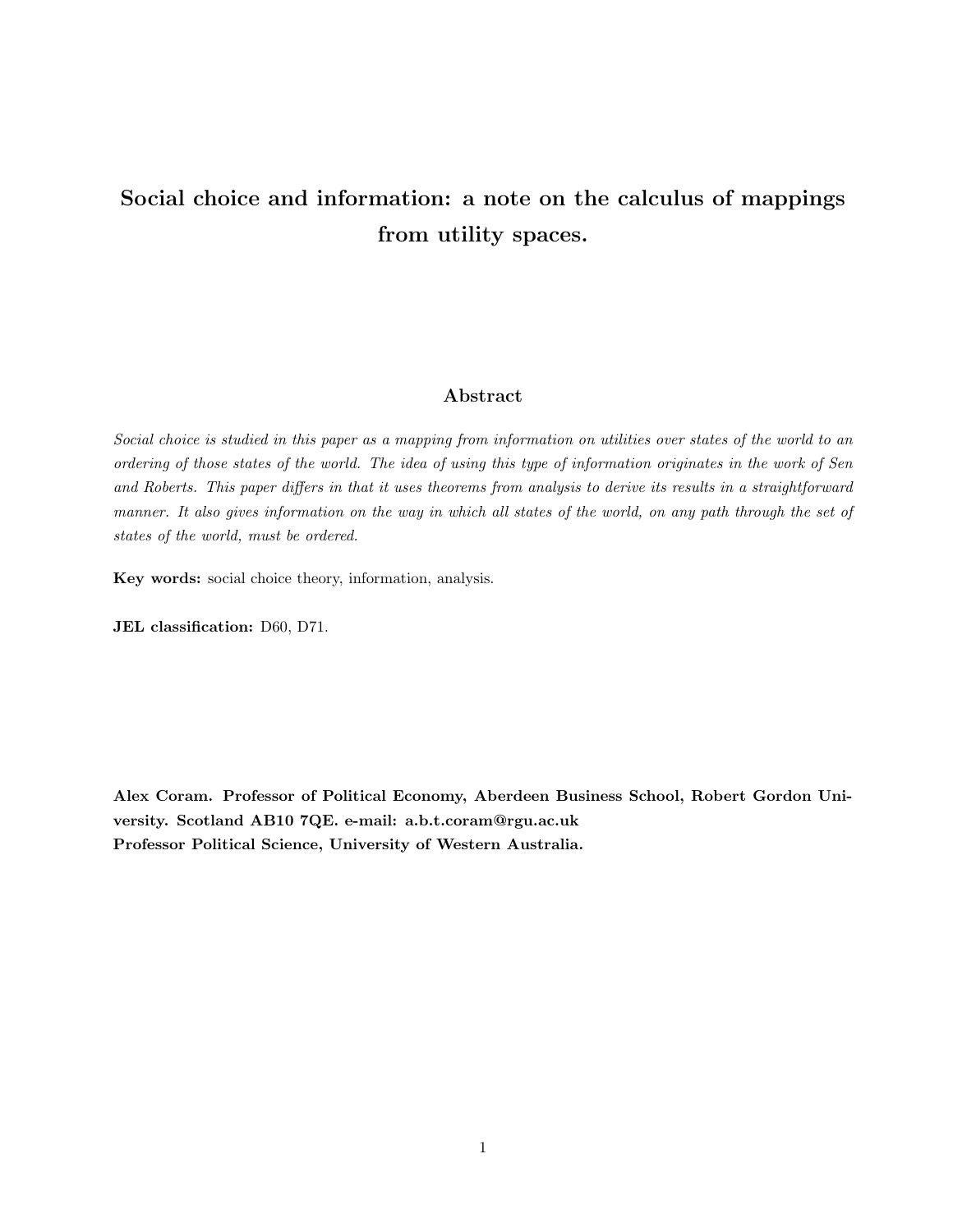#### 1 Introduction

Social choice theory is concerned with aggregating individual reports on their desires over alternative states of the world in order to make a collective decision. What this involves, essentially, is squashing a lot of information living in a high dimension into a single dimension in order to rank the alternatives. Although choice theory is now well established, and there isn't much new to say, there is some value in looking at this squashing process from an unfamiliar angle. This is the aim of this paper.

The choice problem will be studied in this paper by treating the domain over which an ordering is to be made as the utility reports of individuals treated as an  $n$  dimensional Euclidean space with the reports of any one individual thought of as numbers on a line. This domain of information differs significantly from that in the tradition of Arrow which looks at choice over the ranking that individuals have for various states of the world. In this case the impossibility theorem shows that there is no aggregation procedure that can satisfy a small number of reasonable conditions such as: unrestricted domain of preferences; transitivity; selection of the unanimously preferred outcome; and no dictatorship. Looking at choice over the domain of utilities shifts the emphasis from impossibility theorems to questions about the existence, and characteristics of, the mappings given by choice functions under different information conditions. In addition we can use some familiar tools from calculus and analysis.

The specific purpose of the paper is to exploit these tools to develop some simple and constructive proofs of the conditions under which choice is possible and to study the character of the rankings produced by an acceptable choice function.

Sen and Roberts have also studied choice over the domain of utility reports and many of the results reported here are familiar from their work.<sup>1</sup> This paper derives its results in a more straightforward manner and also give information on the way in which all states of the world, on any path through the set of states of the world, must be ordered. This resolves the indeterminacy left by concepts like Pareto efficiency. This has the advantage of giving a better picture of the underlying spatial structure of choice than Arrow's more familiar combinatorical approach.<sup>2</sup> A further advantage of using with utility reports is that it allows questions to be asked about welfare implications of collective decisions.

I follow Sen in calling the mapping from the space of utility functions to an ordering a social welfare functional, or simply a welfare function.

I set out the main geometrical insights in section 2 and the results on the properties of the welfare functions

<sup>1</sup>Sen ([?], 1111-12) gives an excellent summary and an extensive bibliography of this and other interpretations of the choice problem in the period up to 1986. The only notable work that is not extensively covered is the topological approach of Chichilnisky and Heal [?], [?], [?] and recent work by Saari [?] that explores the geometry of choice with ordinal information structures. See also [?]

<sup>&</sup>lt;sup>2</sup>When the combinatoric proof of Arrow's theorem has been put on the board for undergraduates it is never clear what has been explained or what is happening to the space of reports under the choice mapping. For spatial intuition for ordinal data see the work by Saari [?].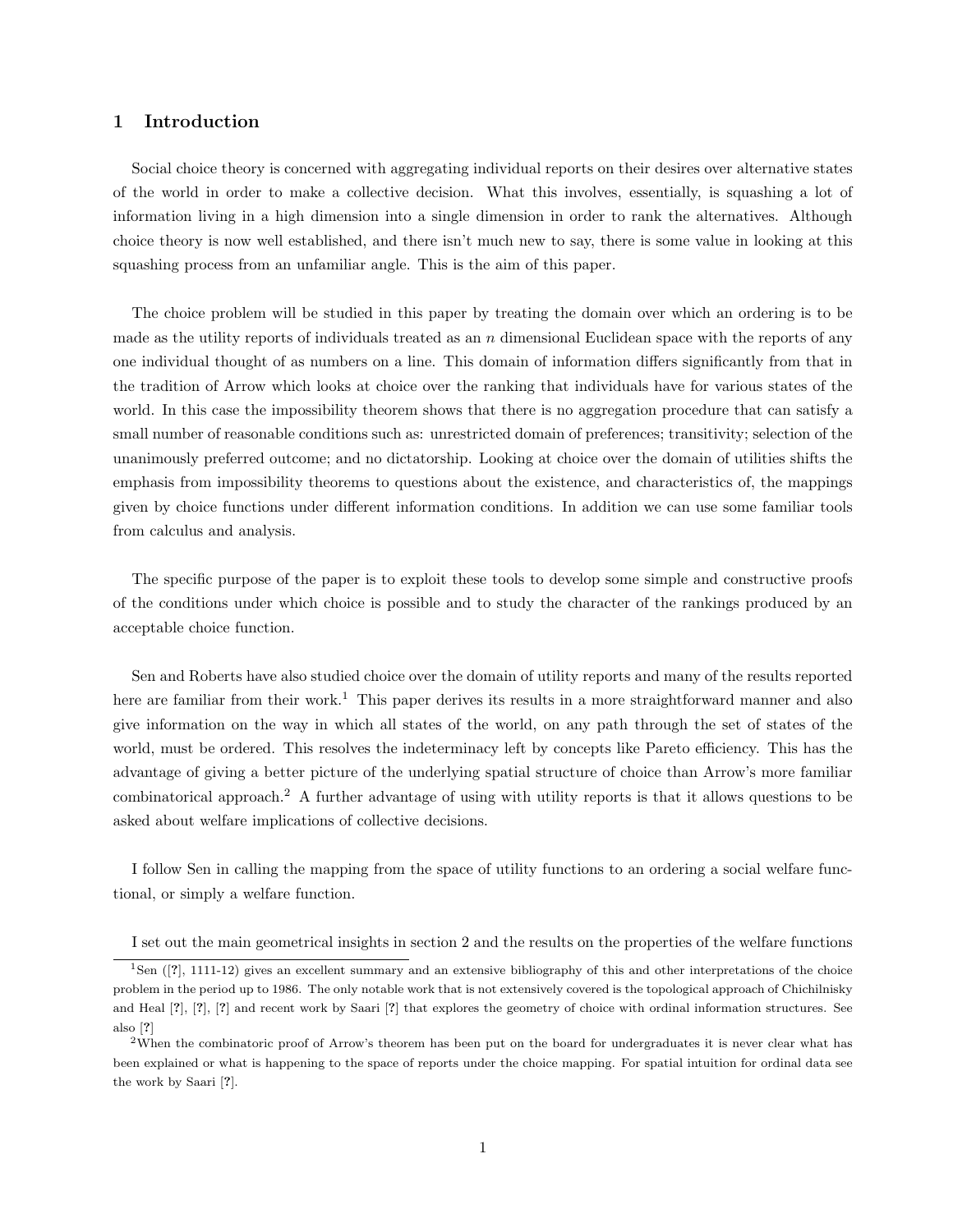that satisfy various conditions in section 3.

#### 2 The social choice function and information equivalence.

The social choice and welfare functions are defined and, in Proposition 2, some a spatial representation is developed about the way in which the welfare function maps the  $n$  dimensional space of utility reports. This says, roughly, that the welfare function gives the same ranking to all points on hypersurfaces of dimension  $n-1$  in this space. These surfaces cut across the space in a downward direction. Think of sheets of paper slicing through a three dimensional box, for example. It follows that the welfare function maps any path of utility reports, say a path something like a piece of string in the three dimensional box, according to the way in which it is sliced by these sheets of paper. See fig. 1 and fig. 2.

#### 1. The social choice function.

The social choice function is a mapping from states of the world to an ordering of those states thought of as points on the real number line. A state of the world is written  $s \in S$  and is any possible combination of allocations of goods, work, access to education and housing and whatever else might be subject to collective decision. There are n individuals. It is assumed that the set of states of the world forms a convex set and is restricted so that it is possible to associate with each individual i a continuous function  $x_i : S \to \mathbb{R}$ . This is not a completely innocent assumption since it essentially requires the existence of some universal, or all purpose, good that can be exchanged for all other goods in order to provide a metric on S and to make the idea of an arbitrarily small increase in s sensible. It is assumed that  $x_i$  increases with an increase in  $|S|$  and that, if s is preferred by i to s' then  $x_i(s) > x_i(s')$ . It will be noted that the condition imposed on x does not give a unique value for  $x_i$  since, for any given  $x_i$  it can be met by any continuous bounded monotonic increasing transformation. Write the reports of the n individuals as the vector  $x \in U \subset \mathbb{R}^n$  and the set of acceptable transformations of x be T where  $T = \{f : U \to X \subset \mathbb{R}^n\}$ . It follows that the space of utility reports is given by

$$
S \xrightarrow{x} U \xrightarrow{T} X
$$

where the range of the composite  $T \circ x$  is understood to mean the range of  $f(x)$  for all f in an acceptable T. It will be noted that  $x$  is not a homeomorphism since it is not one-one.

The choice function  $\psi : S \to \mathbb{R}$  can be thought of as the composite function

$$
\psi := \varphi \circ T \circ x \to \mathbb{R}
$$

where the welfare function

$$
\varphi:X\to\mathbb{R}
$$

is a monotonic increasing function that maps information on utilities into an ordering.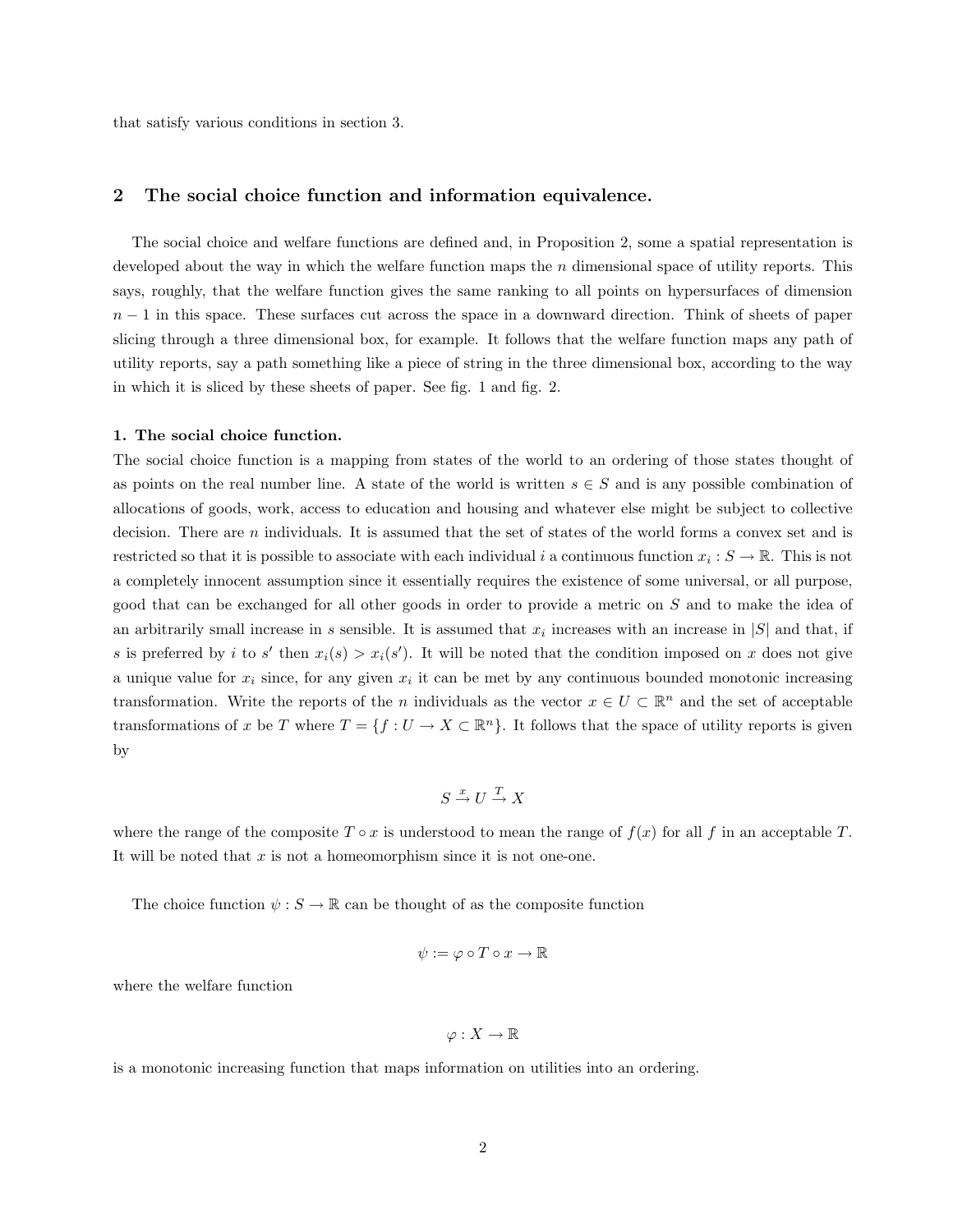It is assumed that X is a bounded subset of  $\mathbb{R}^n$ . This means that  $x_i \leq K$  for each i for some K sufficiently large. It is also assumed that the welfare function is only required to process utilities with  $x_i \geq \epsilon$  for each i in order to increase the space of welfare mappings that might be acceptable. These assumptions are only meant to tell us something about the information that a welfare function might reasonable be required to process. They are not necessarily a statements about the utilities that individuals might claim to have, although it is perfectly reasonable to assume that utilities would not, in fact, become infinite.<sup>3</sup> it is also necessary to require that  $T \circ x$  is finite.

It is necessary to show that the choice function is decisive, in that it can pick a finite set of top ranked alternatives. Apart from the obvious condition that  $\psi$  is not constant this requires that it does not oscillate rapidly. This requires that each critical point for  $\psi$  is some distance from the next.

**Proposition 1.** [a]. The function  $\psi$  has a maximum and a minimum on S [b]. If  $\psi$  is differentiable critical points are isolated.

**Proof.** [a]. Immediate from the facts that  $\varphi$  is continuous and X is a closed and bounded subset of  $\mathbb{R}^n$ . [b]. Immediate from the Morse Theorem.  $\Box$ 

In what follows I will concentrate on the welfare function since it is the information contained in utility reports that is of most interest.

#### 2. Conditions on the welfare function.

The welfare function is required to satisfy a set of reasonable conditions to ensure that it is not arbitrary. For the present purposes these will be taken to be the following

#### Ai. Continuity.

This says that the welfare function must map reports that are arbitrarily close together to rankings that are arbitrarily close together. This seems reasonable as a consistency requirement. It is not met by voting procedures like first past the post, for example, because the choices are discontinuous, and most of the criticism of these types of decision mechanisms can be boiled down to this fact. Segal ([?], p.575) has argued that collective choice should be discontinuous on the grounds that things like Medicaid are not continuous. This confuses convexity in the domain with continuity in the welfare function.

#### Aii. Pareto.

This says that if  $x_i(s) \ge x_i(s')$  for all i, then  $\varphi \circ x(s) \ge \varphi \circ x(s')$ .

#### Aiii. Anonymity.

This says that the welfare function should not discriminate between individuals.<sup>4</sup>It imposes greater restrictions

<sup>&</sup>lt;sup>3</sup>It is only necessary to assume, for example, that  $\frac{|x(s)|}{|s|'} \to 0$  as  $|s|' \to \infty$  where  $|x(s)|$  is the sup-norm.

<sup>4</sup> It is used in the topological approach, for example, but it is not used in Arrow type approaches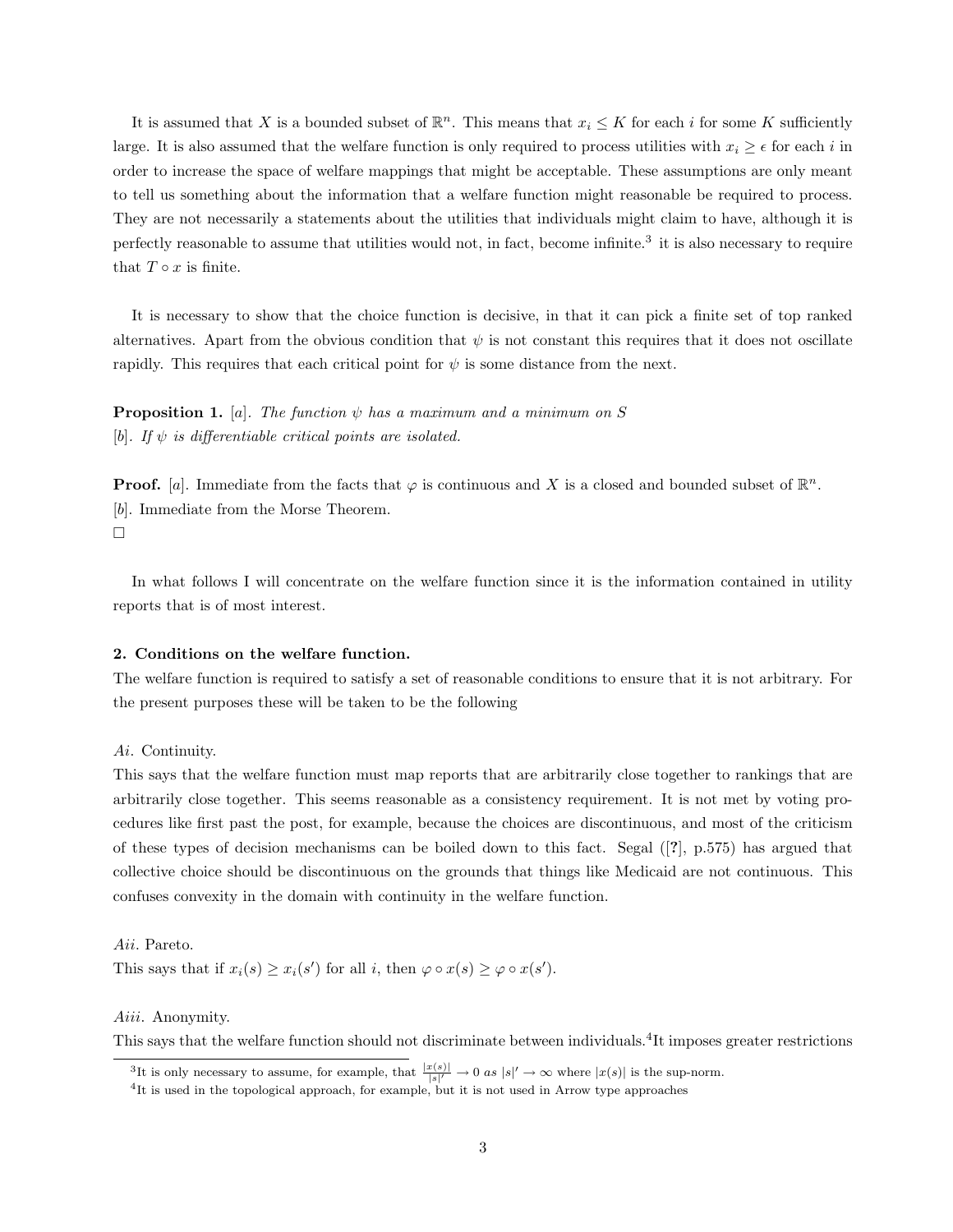on the welfare function than non-dictatorship. Even though it is not used in all social choice theorems it seems fundamental It means that for s and s' states of the world and  $\delta$  a permutation such that  $\delta x(s) = x(s')$  then

$$
\varphi \circ x(s) = \varphi \circ x(s')
$$

Aiv. Differentiability.

This is required to keep the proofs simple and has already been used in the proof of Proposition 1. Since the set of differentiable functions is dense in the space of continuous functions on  $\mathbb{R}^n$ , any non-differentiable function can be approximated as closely as we wish by a differentiable function.<sup>5</sup>

#### 3. Some general properties of the welfare function.

The mapping produced by the welfare function can be understood if we know which sets of points in the space of utility reports are given the same rank. These are given by  $\varphi^{-1} := \{x : \varphi(x) = k\}$  for k some constant. See fig. 1 for an example in  $\mathbb{R}^3$ .



Figure 1. Example of the set  $\{x : \varphi(x) = k\}$  in  $\mathbb{R}^3$ .

**Proposition.** 2. The welfare function has sets  $\varphi^{-1}(k)$  for each  $k \in \mathbb{R}$  with the properties that: [a]. each set  $\varphi^{-1}(k)$  is a manifold, or hypersurface, of dimension  $n-1$  in  $\mathbb{R}^n$  for almost all points  $k \in \mathbb{R}$ [b] there is only one set for each  $k : \varphi(x) = k$  and each such set is intersected by the diagonal in the space  $\mathbb{R}^n$ given by the ray  $\sigma$  through the points  $f(0)$  and  $(f(K), f(K), \ldots, f(K))$ . [c].  $\frac{\partial x_i}{\partial x_j} = -1$  in the direction  $x_j$  at any point  $c \in \sigma$ .

**Proof.** [a]. This follows immediately from Sard's theorem.

[b]. Aii says that the partial derivatives of the sets  $x \in \varphi^{-1}(k)$  must be less than or equal to zero always and uniqueness follows from the continuity of  $\varphi$ . Intersection with  $\sigma$  follows from Aiii.

[c]. From the mean value theorem and the implicit function theorem  $\frac{\partial x_i}{\partial x_j} = -1$  evaluated at points  $c_i, c_j$  and it is possible to use a squeezing argument from both sides of the diagonal to get  $c_i = c_j$ .  $\Box$ 

In practical terms this proposition tells us that we can neglect points where  $\varphi^{-1}(k)$  is not a manifold when thinking about the space of utility reports. This proposition is illustrated in fig. 2 where  $X$  is a circle, or

<sup>&</sup>lt;sup>5</sup>From the theory by Hilbert that the polynomials are dense in a cube [?], or by or approximating  $\varphi$  with an integral. Since the domain is  $\mathbb{R}^n/0$  any first degree differentiable function is differentiable to any order.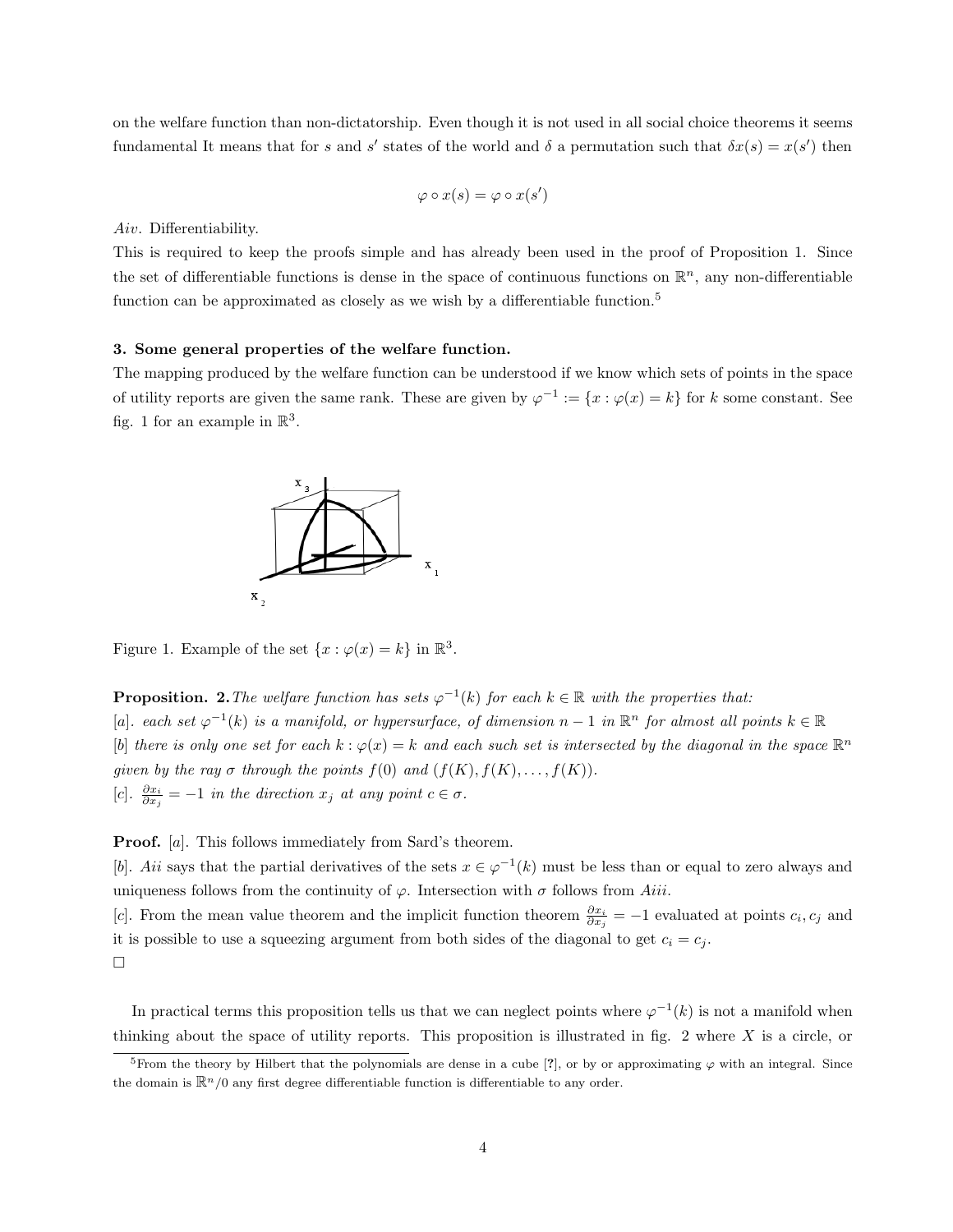closed loop, in  $\mathbb{R}^2$ . What is somewhat less obvious than this diagram suggests is that any welfare function from almost any loop in  $\mathbb{R}^n$  that encloses a convex space will produce a mapping in  $\mathbb{R}$  with the two critical values.<sup>6</sup>



Figure 2. Example of  $\varphi(\theta)$  for  $\theta$  a closed loop.

In addition to satisfying  $Ai - Aiii$  the choice function must always rank states of the world in the same order under all acceptable transformations. It is easy to see that this task becomes more difficult as the range of permissible transformations increases, which is the same as saying the information contained in a report decreases. If, for example, T were any possible monotonic transformation the choice function would be required to produce an ordering with only a small amount of information. From this perspective, the problem with the type of ordinal structure of reports used in Arrow's work is that the choice function is being asked to do too much with too little information. To make this more precise, a welfare function is said to be invariant under an acceptable transformation T, or to satisfy T if, for  $\{x : \varphi(x) = k\}$  we have  $\varphi \circ f(x) = \overline{k}$  for all  $x \in \varphi^{-1}$  and  $f \in T$  where k and  $\overline{k}$  may be different.

One constructive approach to the problem is to accept that we often have access to information that is more finely grained than purely ordinal rankings. For example, we can get information on intensity of preferences from pressure group activity, membership of organizations, protests, focus groups and the like. This means that we can examine the welfare function over a smaller domain of transformations than that given by any positive monotonic function ([?], 1111).

#### 4. Utility transformations.

The transformations of utility reports that will be considered are:<sup>7</sup>

 $Ti.$  Cardinal unit and level comparability.

This is given by  $f(x) = (bx_1 + a_1, \ldots, bx_n + a_n)$  for  $0 \le a, b \le r$  for r finite.

Tii. Ratio-scale non comparability.

This is given by  $f(x) = (b_1x_1, \ldots, b_nx_n)$  for  $0 \leq b_i \leq r$ .

<sup>&</sup>lt;sup>6</sup>More generally, any loop in  $R^n$  that only has two critical points. If a loop is entirely on a level surface it is mapped to a point.

These are the most important for which a welfare function exists. A much larger set has been studied in the literature  $(2)$ , 1113).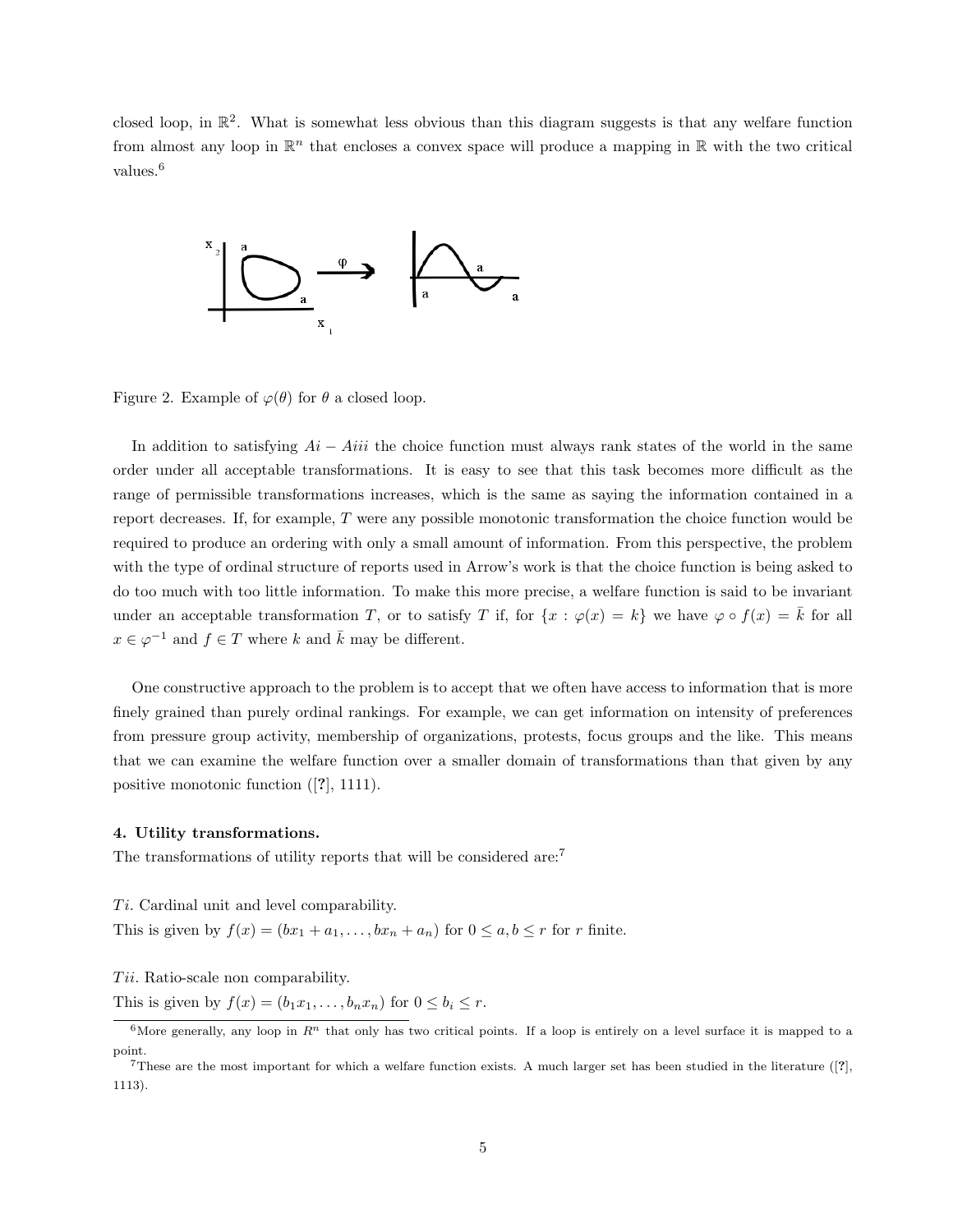Tiii. Ratio scale full comparability. In this case  $f(x) = bx$  for  $0 < b \leq r$ .

It is worthwhile noting the following result before beginning.

**Proposition.** 3. The welfare function will satisfy any  $T = \{f : f$  is any positive monotonic transformation of  $X$ } and  $A_i - A_{ii}$  if and only if  $\varphi \circ f(x) = \varphi(x_i)$  for some i.

In this case the proposition restates Arrow's impossibility theorem. Note that this does not satisfy anonymity.

#### 3 Properties of the welfare function.

The first proposition says that a welfare function will satisfy  $Ti$  if it gives reports the ranking they would be given under summation. In order to satisfy  $Ti$  the welfare function must rank reports according to their product and Tiii is satisfied by a wider class of functions than  $Ti$  and  $Ti$ . Since the product welfare function gives a higher ranking to egalitarian distributions of utility than the additive function a tendency towards egalitarianism can be derived from requirements on information.

It is also asked whether a welfare function can satisfy a compensated Pareto outcome in which no-one can be made better off under side payments by a change in the state selected. It is shown that if  $\varphi$  satisfies Ti it satisfies this for every point on a level set. If it satisfies  $Ti$  it can satisfy this condition locally if it chooses an egalitarian outcome.

#### 1. Propositions on transformations.

The invariance property for the welfare function can be rewritten using Proposition 2 and the chain rule to say that if  $x \in \varphi^{-1}(k)$  it must be the case that

$$
\left\langle \nabla \varphi, \frac{\partial f}{\partial x} dx \right\rangle = 0
$$

and this is used to prove the following propositions.

**Proposition.** 4. The welfare function satisfies  $Ai - Air$  and  $Ti$  if and only if  $\varphi(f) = \varphi(\sum f_i)$ .

**Proof.** (a). Only if. Suppose  $\varphi$  satisfies  $Ai - Aiv$  and k is not a critical value for  $\varphi$ . Then

$$
\left\langle \nabla \varphi, \frac{\partial f}{\partial x} dx \right\rangle = b \left( \frac{\partial \varphi}{\partial f_1} dx_1 + \dots + \frac{\partial \varphi}{\partial f_n} dx_n \right) = 0
$$

It follows that the term in brackets must be zero and all  $\frac{\partial \varphi}{\partial f_i} \neq 0$  for at least one j. It is sufficient to consider  $n=2$ . From the implicit function theorem we have  $x_j = g(x_i)$  for some  $x_j : \frac{\partial \varphi}{\partial f_j} \neq 0$ . Hence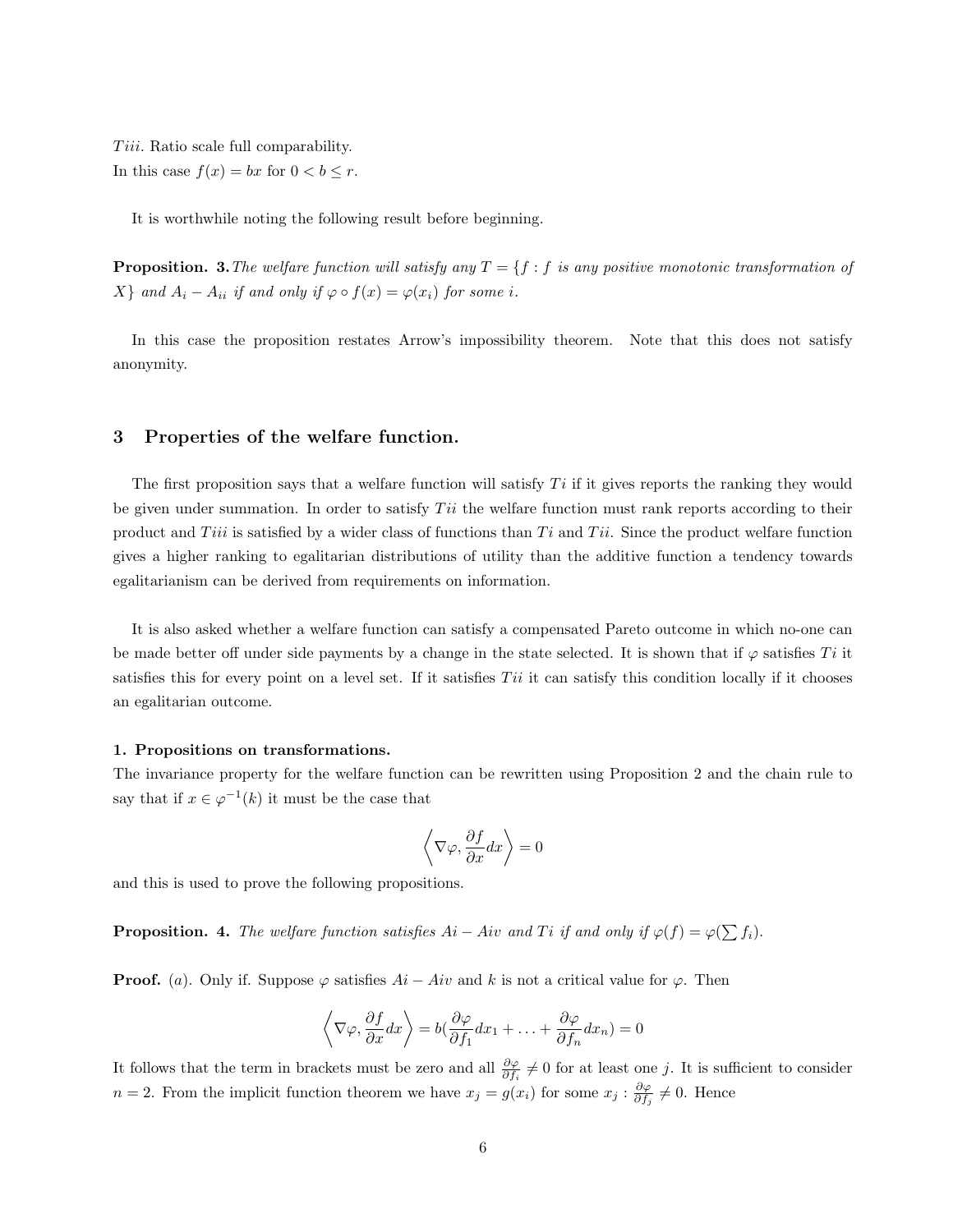$$
\frac{dg(x_i)}{dx_i} = -\frac{\partial \varphi/\partial f_i}{\partial \varphi/\partial f_j} \tag{1}
$$

and the derivative cannot contain any  $f_i, f_j$  terms. It follows that  $\varphi$  is linear in  $f_i, f_j$ . From the symmetry imposed by Aii that  $\varphi(f_1, f_2) = \varphi(f_1 + f_2)$  as required.

(b). If. Suppose  $\varphi(\sum x_i) = k$ . Then  $\langle \nabla \varphi, dx_i \rangle = 0$ . It follows that  $\langle \nabla \varphi, \frac{\partial f}{\partial x} dx \rangle = b \langle \nabla \varphi, dx_i \rangle = 0$  as required.  $\Box$ 

It will be noted that the set of permissible welfare functions includes all functions of the form  $\varphi = (\sum f_i)^k$ and  $\varphi = e^{\sum f_i}$ . In this case the next result is a little surprising. See fig. 3. for an illustration in two dimensional space. Consider  $\varphi^1$  and  $\varphi^2$  equivalent if whenever  $\varphi^1(x(s)) = \varphi^1(x(s'))$  then  $\varphi^2(x(s)) = \varphi^2(x(s'))$ . This means that  $\varphi^1$  and  $\varphi^2$  produce identical orderings.

Corollary of Proposition 4. Every welfare function that satisfies  $Ai - Air$  and Ti is equivalent to the additive welfare function  $\varphi = \sum x_i$ .

**Proof.** Immediate from  $\frac{dg(x_i)}{dx_i} = \frac{\partial \varphi / \partial x_i}{\partial \varphi / \partial x_j}$  $\frac{\partial \varphi/\partial x_i}{\partial \varphi/\partial x_j}$  and  $\frac{\partial \varphi}{\partial x_i} = b \frac{\partial \varphi}{\partial \sum}$  $\frac{\partial \varphi}{\partial \sum f_i}$ . Hence  $\frac{dg(x_i)}{dx_i} = -1$ .  $\Box$ 

**Proposition.** 5.  $\varphi$  will satisfy Ai – Aiv and Tii if and only if it is equivalent to the product welfare function  $\Pi_i x_i$ .

**Proof.** (a). Only if. Suppose  $\langle \nabla \varphi, \frac{\partial f}{\partial x} dx \rangle = 0$  for k some n on-critical value. As before it is only necessary to consider  $n = 2$ . Suppose  $\varphi$  is separable in  $f_i$  and  $f_j$  for all i, j so that Equation (??) gives

$$
\frac{\partial \varphi}{\partial f_i} = \frac{b_i}{b_j} \frac{\partial \varphi}{\partial f_j}
$$

which contradicts anonymity. From  $Ai<sub>i</sub>$  the only permissable non-separable welfare functions must contain a product function  $h(f_1f_2)$  for h monotonically increasing.

(b). If. Suppose that we have  $\varphi(\Pi x_i) = k$ . Then  $d\varphi = \frac{\partial \varphi}{\partial \Pi x_i} (\sum \Pi x_{-i} dx_i) = 0$  where  $\Pi x_{-i}$  is the product of all terms with  $x_i$  removed. This means that  $\sum \prod x_i dx_{-i} = 0$ . Consider  $\varphi(\prod b_i x_i)$ . In this case we have  $d\varphi = (\Pi b_i) \frac{\partial \varphi}{\partial \Pi b_i x_i} (\sum \Pi x_i dx_{-i}) = 0$  as required.  $\Box$ 

Information transformations in Tiii are more restricted than those in  $Ti$  and  $Ti$  and can be satisfied by a wider set of welfare functions.

**Proposition.** 6. [a]  $\varphi$  will satisfy  $Ai - Air$  and Tiii if and only if it satisfies Ti or is homogeneous of degree  $\alpha$  for  $\alpha > 0$ .

 $[b] \varphi$  will satisfy Ai–Aiii and Tiii if and only if it satisfies Ai–Aiv or if  $\varphi(x) = \varphi \tilde{x}$  where  $\tilde{x} = min$  or  $max x_i \in$ x.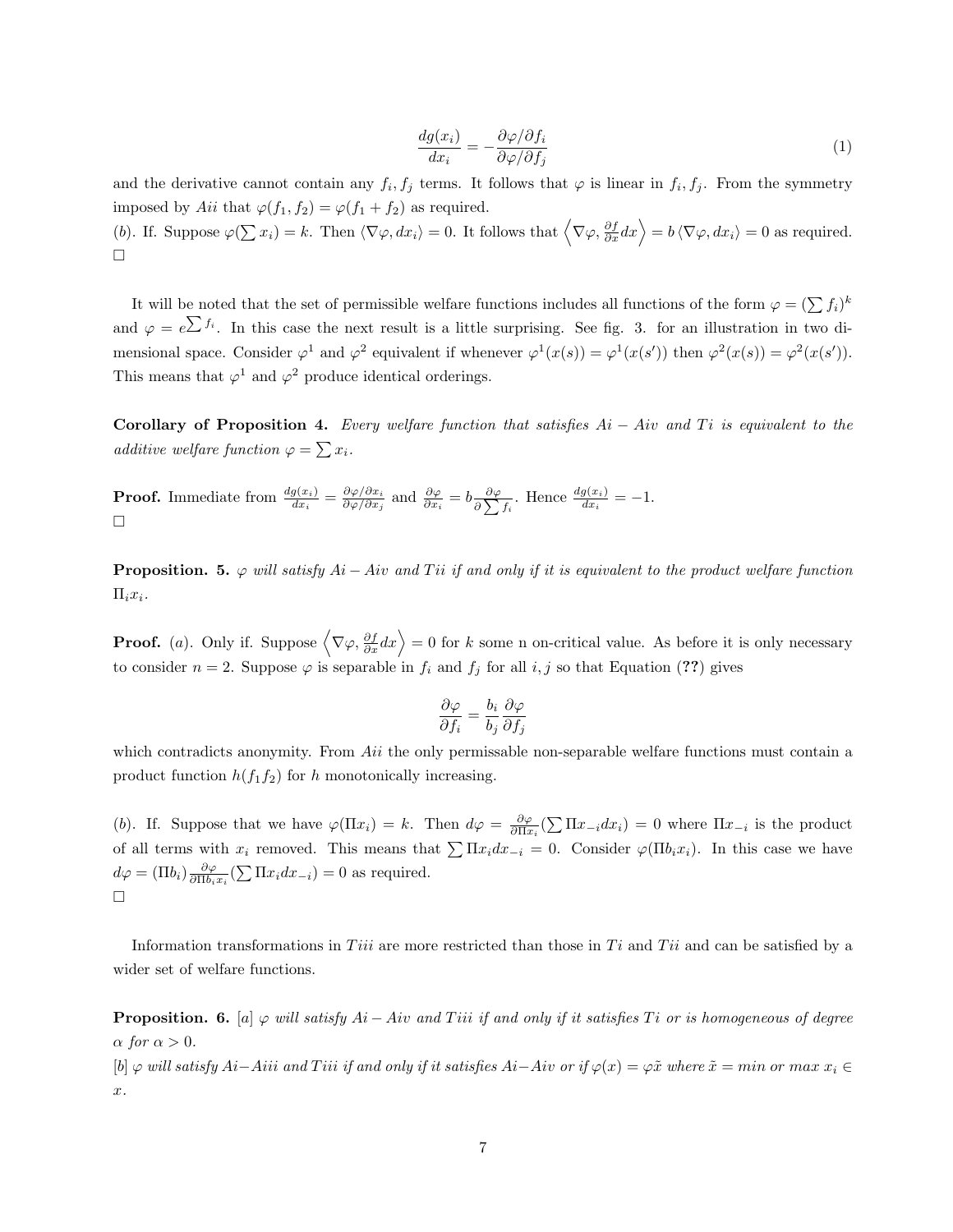**Proof.** [a]. (a). Only if. Suppose  $\langle \nabla \varphi \circ f(x), dx \rangle = 0$ . As before it is only necessary to consider  $n = 2$ . Then the required condition is again given in Equation (??) and we also have

$$
\frac{df_2}{df_1} - \frac{\partial \varphi/\partial f_1}{\partial \varphi/\partial f_2}
$$

for  $\varphi(f_1, f_2) = a$  where a is a constant. This means that  $\frac{dx_2}{dx_1} = \frac{dkx_2}{dkx_1}$ . This equality can be used to show that, either  $\frac{dx_2}{dx_1}$  is constant and  $\varphi$  satisfies  $Ti$  or  $\frac{dx_2}{dx_1} = h(k)$ . From Aiii it must be the case that  $\frac{\partial \varphi/\partial f_1}{\partial \varphi/\partial f_2}$  is be symmetrical by interchanging  $f_1$  and  $f_2$  and hence the numerator cannot multiply the denominator by h(k). This means that, either  $\frac{\partial \varphi/\partial f_1}{\partial \varphi/\partial f_2} = c$  for c some constant and  $\varphi$  satisfies  $Ti$ , or from the linearity of the derivative,  $\varphi$  is homogeneous of degree  $\alpha$ .

(b). If. Immediate from substitution.

[b]. Immediate since *min or max*  $x_i$  retains under *Tiii*. See ([?], 1116).

 $\Box$ 

A function is homogeneous of degree  $\alpha$  if  $\varphi(kx) = k^{\alpha} \varphi(x)$ . Examples of welfare functions with this property are  $\varphi = x_1 x_2 \dots x_n$  or  $\varphi = \sum (b_i x_i)^p$  for  $b_i$  a constant. In this last case, for  $b_i = 1$  the level sets are the positive segment of the sphere in  $\mathbb{R}^{n+1}$ .

In [b] the mapping is the lexi-min or lexi-max operator, or a positional dictator, which maps into the number associated with the lowest, or highest utility report. See fig. 4. To get some idea of what is happening note that, although it is not possible to have a person as a dictator under anonymity, it is possible to have a position as a dictator. It will be noted that the set  $\varphi \in J$  that satisfy Ti and [a] includes functions that are arbitrarily close to the lexi-min operator

#### 2. Comparison of additive and product functions.

In order to see the difference in the orderings produced by the additive welfare function and the product welfare function consider the manifold M associated with  $\varphi(\sum x_i) = k$ . It is straightforward to show that  $|x - \sigma|$  monotonically decreases  $\varphi(x)$  for  $x \in M$  monotonically increases under the mapping  $\varphi(\Pi x)$ . In other words for a set of points that are given the same ranking under the additive function the product mapping increases the ranking as they become more egalitarian.

#### 3. A Utility compensated welfare functions.

Since we have some information on utilities it is reasonable to ask whether the welfare function can meet a compensated Pareto condition which says that it should not give states of the world  $s$  and  $s'$  equal ranking if a shift from  $s$  to  $s'$  makes one individual better off than it makes some individual worse off. It is obvious that a non-linear welfare function cannot meet this condition across the whole set of reports  $x \in \varphi^{-1}(k)$ . It is more interesting to ask, is there some state of the world such that no arbitrarily small change will make one individual better off than it makes another worse off by some small amount under any acceptable welfare function? In technical terms the question becomes, is there an s such that for  $x(s) \in \varphi^{-1}(k)$  there is no  $s' \in B(s, \epsilon)$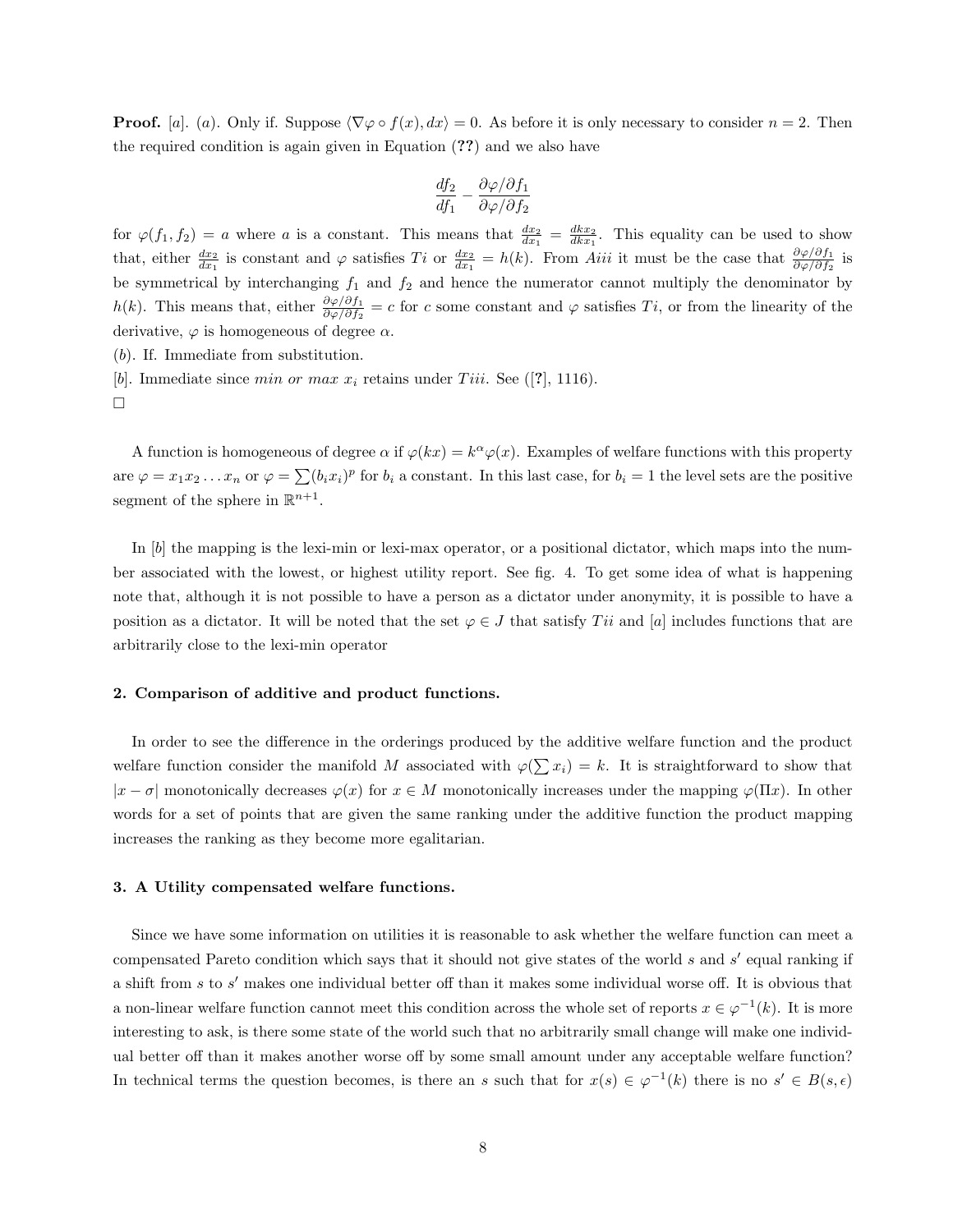for  $\epsilon$  arbitrarily small such that for  $x(s') \in \varphi^{-1}(k)$  we have  $|x(s) - x(s')| > \delta$  for some fixed  $\delta > 0$ ? This gives us

Av. Local compensated Pareto principle.

**Proposition. 7.** It is possible to satisfy Av for every  $\varphi$  that satisfies  $Ti - Tiii$  and every fixed  $\delta > 0$  if and only if for  $x(s)$ ,  $x(s') \in \varphi^{-1}(k)$  and  $s' \in B(s, \epsilon)$  we have  $s : x(s) \in \sigma$ .

Proof. [a]. Immediate from the Corollary of Proposition 4.  $\hfill \square$ 

In other words, if we wish to choose amongst states of the world with the same ranking, the states that satisfy the local compensation principle, it is necessary to choose those that give the same utility to every individual for reports on the scale  $[0, K]$ .

#### 4 Conclusion.

This paper has analyzed choice problems in terms of the properties of a continuous welfare function defined on the space of utility reports. It has been shown that this gives us some insight in terms of the sets of points that are mapped into the same value.